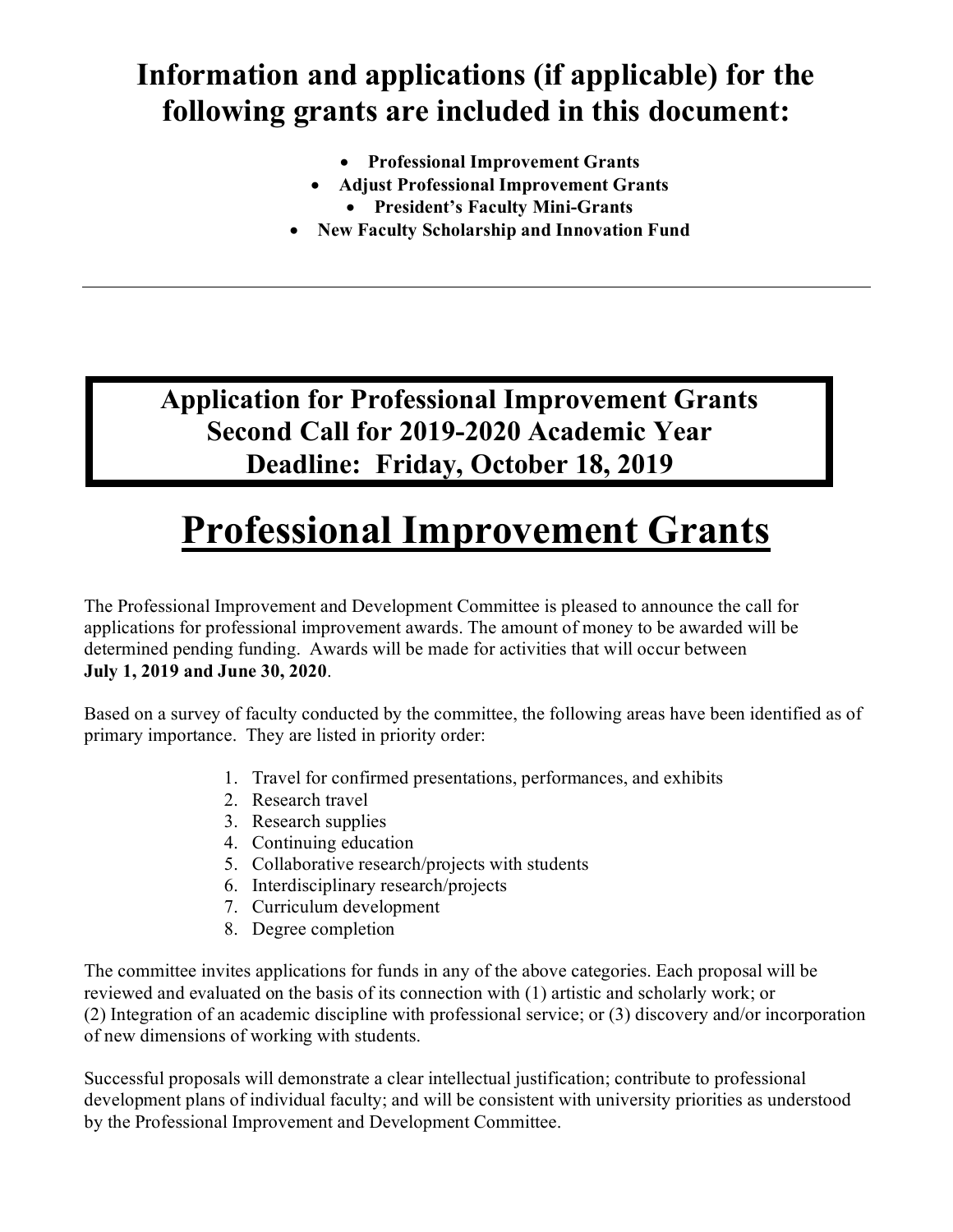#### For Presentations:

Awards will be considered for presentations without confirmation at date of award. Funds will not be released, however, until confirmation is received.

#### For Research Projects:

The grant application must show a relationship between the proposed request for funds and a final research project. Demonstrating a direct relationship between a final research project and a proposed request for funding is critical for the funding of travel for research purposes. Student expenses cannot be funded through professional improvement grants.

#### Funding for Multiple Projects:

Due to fiscal constraints and the large number of applications in recent years the committee has only been able to fund one project per faculty member per academic year. Faculty with more than one project request should prioritize their projects. The Committee generally will not fund multiple projects for the same faculty member until all deserving applications are funded regardless of funding category Funding Limitations for Travel:

Due to funding limitations, the maximum award for travel in the United States, Canada, Mexico and the Caribbean is \$1,200, and for all other international travel the maximum award is \$1,500.

Faculty receiving awards will be expected to report through a public forum, as proposed by the respective dean, on their activities and accomplishments at the end of the grant period. The committee also encourages faculty to share new knowledge and insights gained from their projects in appropriate public forums such as the Honors Council lecture series. Funded projects will be announced campuswide and all proposals will be made available for faculty review after awards are announced.

#### **CALENDAR OF DEADLINES**

| October 18  | Submit applications for professional improvement funds to departmental chair.                                                                                                                                                                                                                                                                 |
|-------------|-----------------------------------------------------------------------------------------------------------------------------------------------------------------------------------------------------------------------------------------------------------------------------------------------------------------------------------------------|
| November 1  | Applications for professional improvement funds forwarded by department chair<br>to dean or appropriate supervisor with recommendation.                                                                                                                                                                                                       |
| November 8  | Deans or other appropriate supervisors comment on applications and forward to<br>Sharon Russell in the College of Business, office $-$ Box 27 $-$ Sattgast 318. She<br>will notify applicants of receipt of their applications. If you don't receive<br>notification by Nov 19th Sharon Russell (x3732 or<br>sharon.russell@bemidjistate.edu) |
| November 20 | All applications for professional improvement funds reviewed and evaluated by<br>the Professional Improvement and Development Committee. (Pending funding).<br>(Send Committee recommendations to VP/Provost for final approval and<br>review).                                                                                               |
| November 29 | Successful applicants notified by the Dean's office of the amount of their award.<br>(Pending funding).                                                                                                                                                                                                                                       |
| December 13 | Successful applicants must notify the Academic & Student Affairs Vice President<br>in writing of acceptance or rejection of award. (Pending funding).                                                                                                                                                                                         |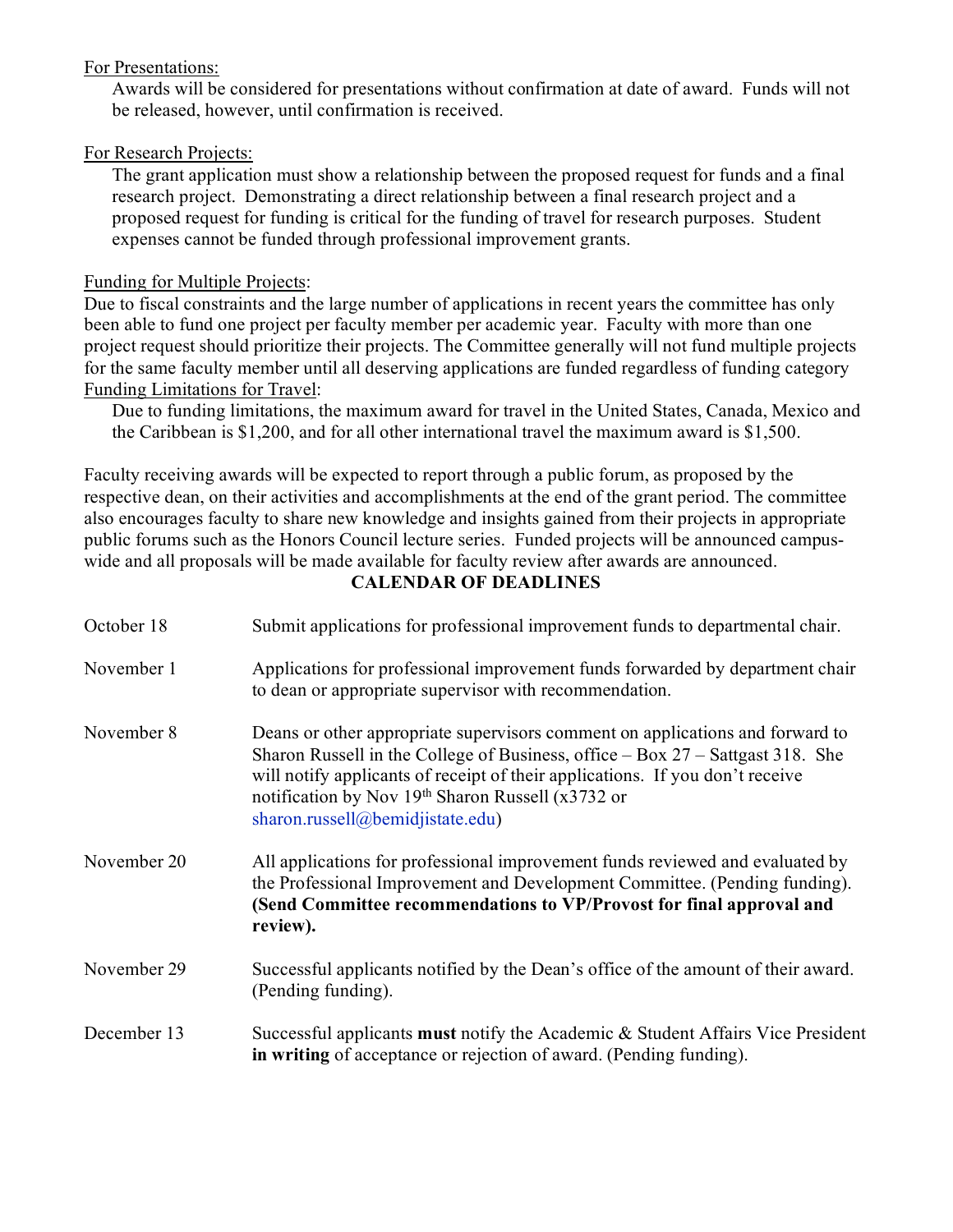### **APPLICATION FOR PROFESSIONAL IMPROVEMENT GRANT (2019-2020 Second Call)**

Due to your Department Chair by Friday, October 18, 2019

#### **Please read instructions carefully. Applications must be typed.**

This form is available as an e-mail attachment. Contact Sharon Russell [\(srussell@bemidjistate.edu\)](mailto:saugustine@bemidjistate.edu) or call 3732.

 $Name(s)$  of Applicant(s) Department/Program(s) Title of Proposed Project:

Funding Category – please place an X by the appropriate category:

- Travel for confirmed presentations, performances, and exhibits\*
- Research travel
- Research supplies
- \_\_\_\_\_Continuing education
- \_\_\_\_\_Collaborative research/projects with students
- \_\_\_\_\_Interdisciplinary research/projects
- \_\_\_\_\_Curriculum development
- Degree completion

\* Awards will be considered for presentations without confirmation at date of award. Funds will not be released, however, until confirmation is received.

If you are applying for more than one Professional Improvement Grant, please rank these (1 being the highest). A separate form must accompany each application. Rank

If travel is involved, to what location

Total funds requested\*\_\_\_\_\_\_\_\_\_\_\_\_\_\_\_\_\_\_\_\_\_\_\_ \***Please note detailed budget on next page**

Dates for Undertaking Project: \_\_\_\_\_\_\_\_\_\_\_\_\_\_\_\_\_\_\_\_\_\_\_\_\_\_\_\_\_\_\_\_\_\_\_\_\_\_\_\_\_\_

#### **Fixed term faculty must attach a written guarantee of employment for the period of the grant**.

As concisely as possible, please provide the Committee the following information:

• Describe the proposed project and its objectives.If you have received funds for similar projects in the past include information on how this project differs from and builds on your earlier work.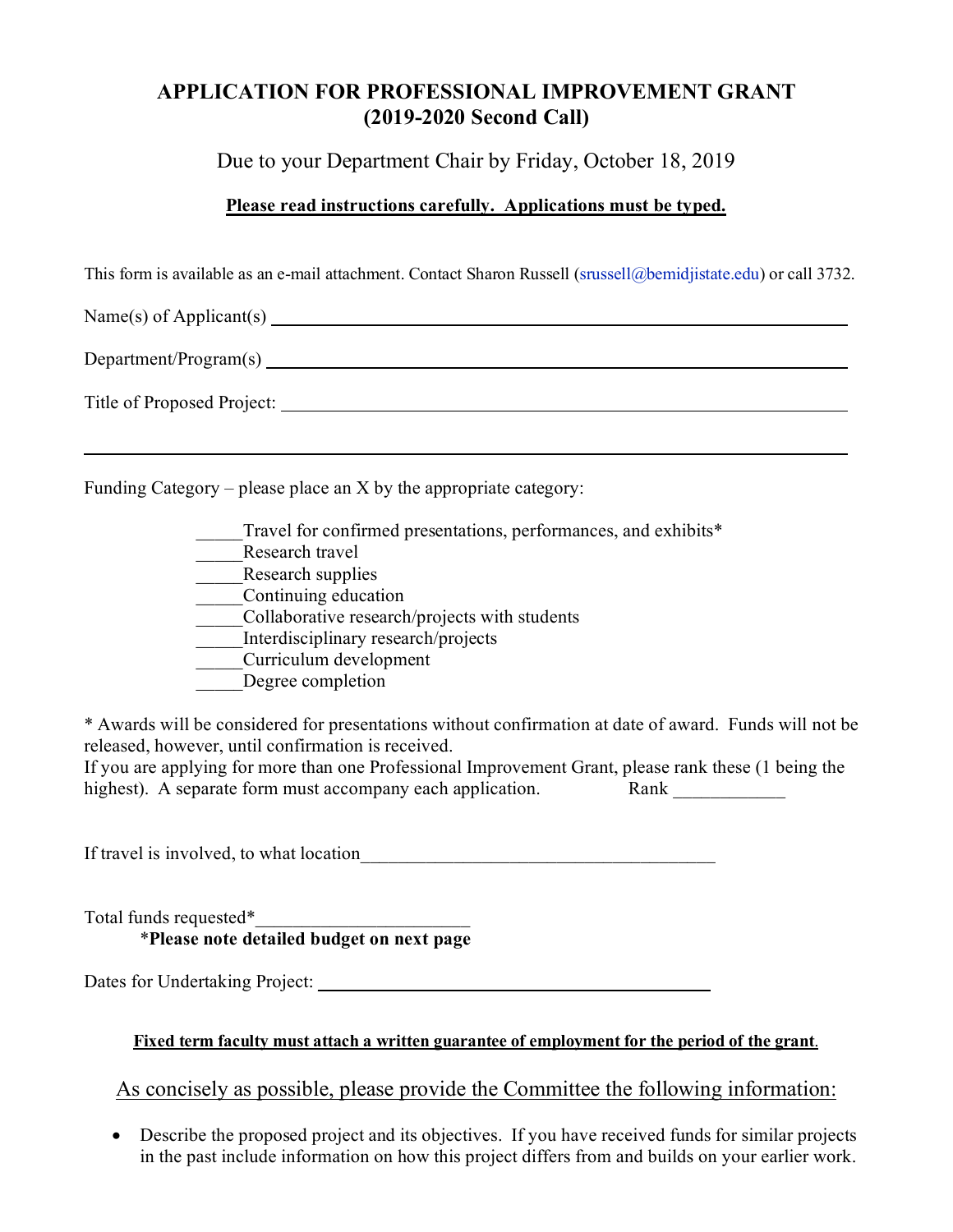- Describe how this project fits into the above selected funding category. For presentations, performances, and exhibits include an abstract of your work.
- Explain what evidence of professional improvement will result from the proposed project.
- Describe the relationship that exists between the proposed project and the enhancement of student learning at the University and the mission of one or more of the following: University, College, Department, Professional Development Plan.

#### • Describe any additional considerations that you feel are pertinent to your project. \*\*\*\*\*\*\*\*\*\*\*\*\*\*\*\*\*\*\*\*\*\*\*\*\*\*\*\*\*\*\*\*\*\*\*\*\*\*\*\*\*\*\*\*\*\*\*\*\*\*\*\*\*\*\*\*\*\*\*\*\*\*\*\*\*\*\*\*\*\*\*\*\*\*\*\*\*\*\*\*\*\*\*\*\*\*\*\*\*\*\*\*\*

**BUDGET BREAKDOWN** (Please be specific; use additional sheet if necessary)

| Purchased Services (e.g., computer time, word processing) |  |
|-----------------------------------------------------------|--|
| Tuition/Program Costs                                     |  |
| Registration fee                                          |  |
| Supplies or Rentals                                       |  |
| Travel:                                                   |  |
| Airfare                                                   |  |
| Lodging                                                   |  |
| Vehicle rental/mileage                                    |  |
| Other Expenses (please be specific)                       |  |
| <b>Total Expenses</b>                                     |  |
| Less estimated support from other sources                 |  |
| other than your IFO funds (state the source)              |  |
| <b>Total Requested</b>                                    |  |

Note: The committee will not fund certain expenses such as relocation expenses, house payments, large equipment purchases, nor compensation for student workers, graduate assistants or the applicant's time.

List previous BSU International Studies and professional improvement funding and title/date of project(s).

Applicant(s) Signature(s) Date Submitted \_\_\_\_\_\_\_\_\_\_\_\_\_\_\_\_\_\_\_

Only one copy of the application is needed. Please submit through your Chair to your Dean or appropriate supervisor.

Department Chair/Supervisor's Comments/Recommendation:

Signature Date

Dean's Comments/Recommendation:

Signature Date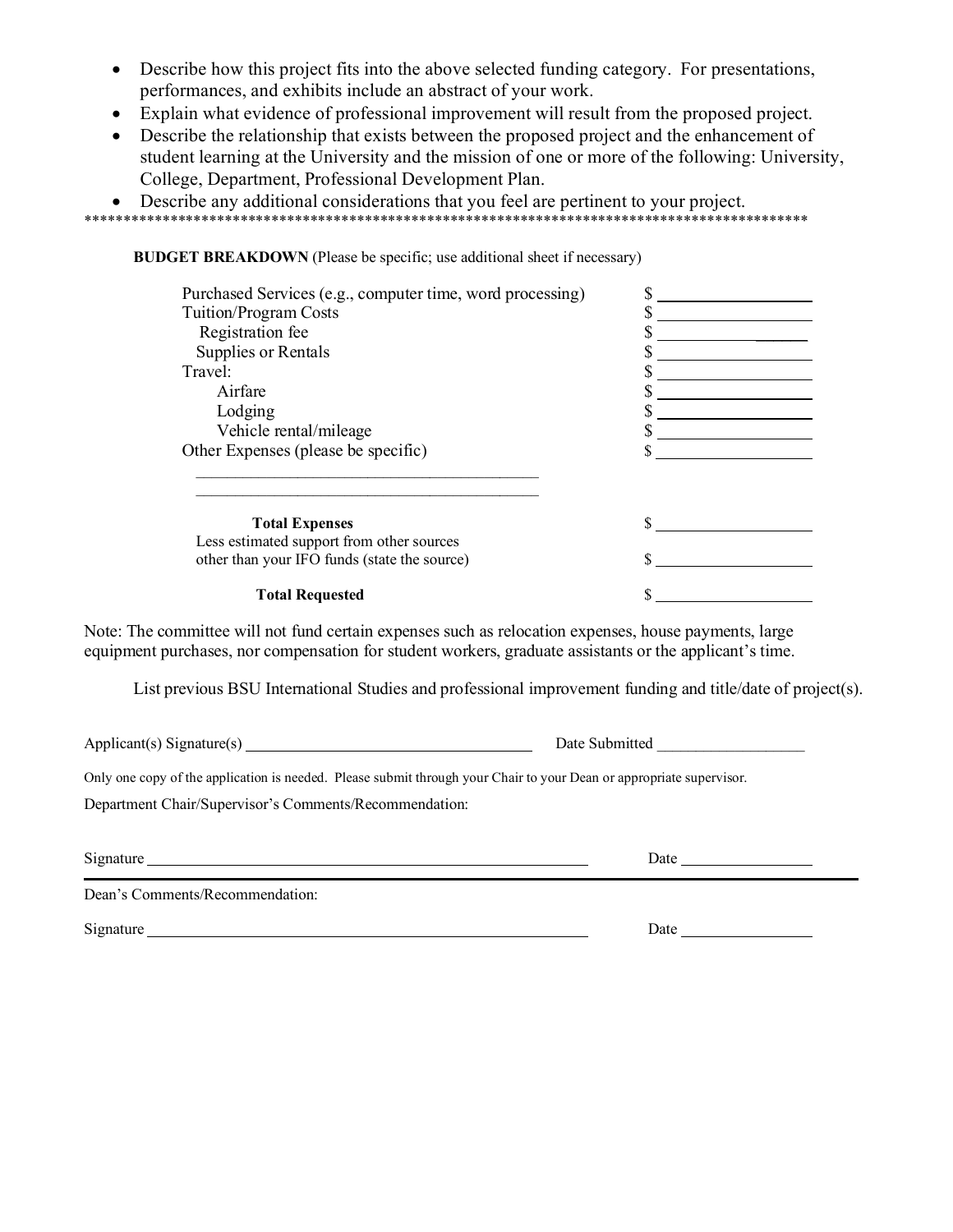## **Application for Adjunct Professional Improvement Grants for 2019-2020 Academic Year Deadline: Friday, October 18, 2019**

# **Adjunct Professional Improvement Grants**

The Professional Improvement and Development Committee is pleased to announce the call for applications for adjunct professional improvement awards. The amount of money to be awarded will be determined pending funding. Awards will be made for activities that will occur between **July 1, 2019 and June 30, 2020**.

Based on a survey of faculty conducted by the committee, the following areas have been identified as of primary importance. They are listed in priority order:

- 1. Travel and registration for attending conferences, workshops, institutes, seminars, or symposia
- 2. Continuing education and degree completion
- 3. Collaborative research/projects with students
- 4. Interdisciplinary research/projects
- 5. Curriculum development

The committee invites applications for funds in any of the above categories. Each proposal will be reviewed and evaluated on the basis of its connection with (1) artistic and scholarly work; or (2) Integration of an academic discipline with professional service; or (3) discovery and/or incorporation of new dimensions of working with students.

Successful proposals will demonstrate a clear intellectual justification; contribute to professional development plans of individual faculty; and will be consistent with university priorities as understood by the Professional Improvement and Development Committee.

#### For Research Projects:

The grant application must show a relationship between the proposed request for funds and a final research project. Demonstrating a direct relationship between a final research project and a proposed request for funding is critical for the funding of travel for research purposes. Student expenses cannot be funded through professional improvement grants.

#### Funding for Multiple Projects:

Due to fiscal constraints and the large number of applications in recent years the committee has only been able to fund one project per faculty member per academic year. Faculty with more than one project request should prioritize their projects. The Committee generally will not fund multiple projects for the same faculty member until all deserving applications are funded regardless of funding category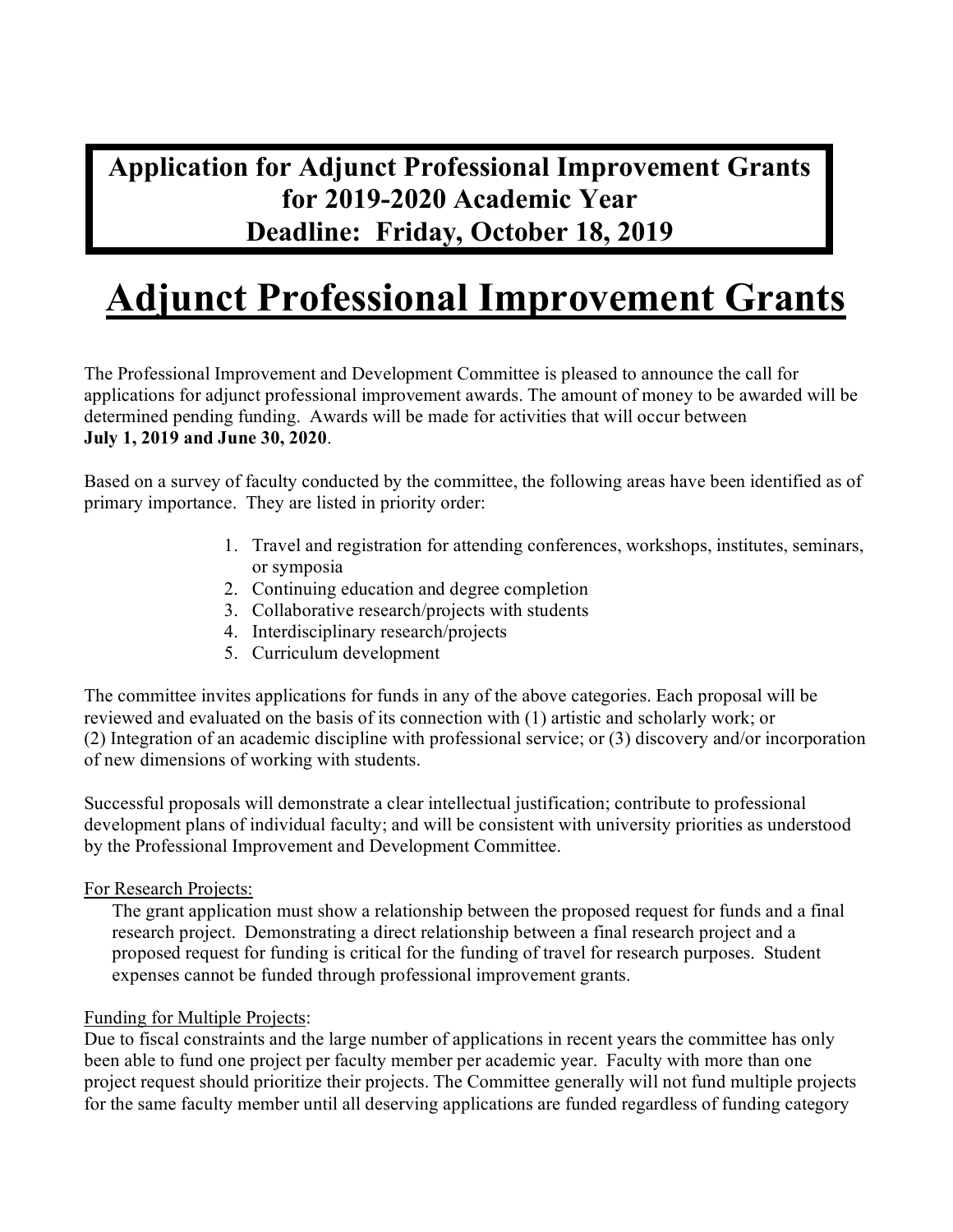Funding Limitations for Travel:

Due to funding limitations, the maximum award for travel in the United States, Canada, Mexico and the Caribbean is \$1,200, and for all other international travel the maximum award is \$1,500.

Adjunct faculty receiving awards will be expected to report through a public forum, as proposed by the respective dean, on their activities and accomplishments at the end of the grant period. The committee also encourages faculty to share new knowledge and insights gained from their projects in appropriate public forums such as the Honors Council lecture series. Funded projects will be announced campuswide and all proposals will be made available for faculty review after awards are announced.

#### **CALENDAR OF DEADLINES**

| October 18  | Submit applications for professional improvement funds to departmental chair.                                                                                                                                                                                                                                                                 |
|-------------|-----------------------------------------------------------------------------------------------------------------------------------------------------------------------------------------------------------------------------------------------------------------------------------------------------------------------------------------------|
| November 1  | Applications for professional improvement funds forwarded by department chair<br>to dean or appropriate supervisor with recommendation.                                                                                                                                                                                                       |
| November 8  | Deans or other appropriate supervisors comment on applications and forward to<br>Sharon Russell in the College of Business, office $-$ Box 27 $-$ Sattgast 318. She<br>will notify applicants of receipt of their applications. If you don't receive<br>notification by Nov 19th Sharon Russell (x3732 or<br>sharon.russell@bemidjistate.edu) |
| November 20 | All applications for adjunct professional improvement funds reviewed and<br>evaluated by the Professional Improvement and Development Committee.<br>(Pending funding). (Send Committee recommendations to VP/Provost for<br>final approval and review).                                                                                       |
| November 29 | Successful applicants notified by the Dean's office of the amount of their award.<br>(Pending funding).                                                                                                                                                                                                                                       |
| December 13 | Successful applicants must notify the Academic & Student Affairs Vice President<br>in writing of acceptance or rejection of award. (Pending funding).                                                                                                                                                                                         |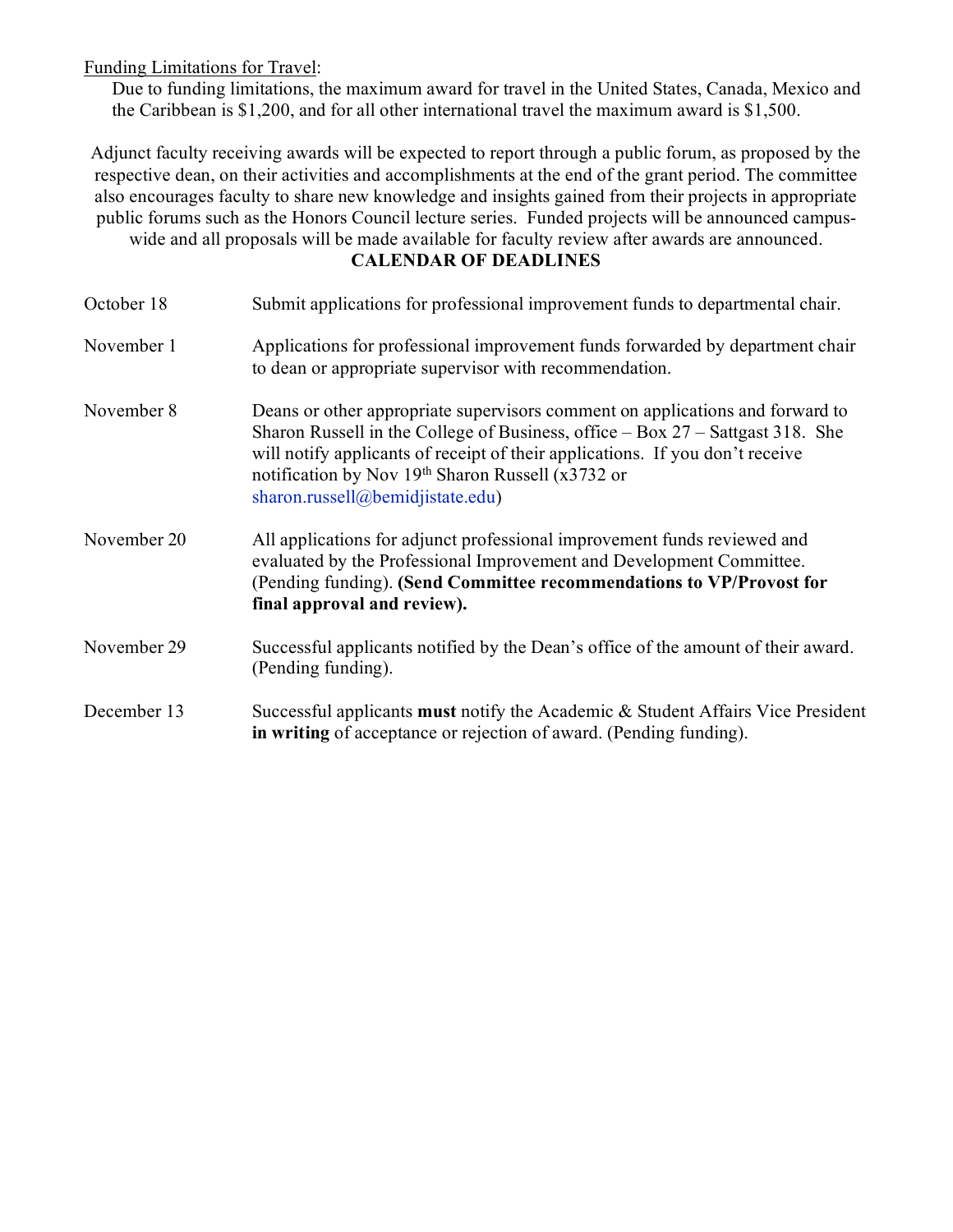### **APPLICATION FOR ADJUNCT PROFESSIONAL IMPROVEMENT GRANT (2019-2020 Second Call)**

Due to your Department Chair by Friday, October 18, 2019

#### **Please read instructions carefully. Applications must be typed.**

This form is available as an e-mail attachment. Contact Sharon Russell [\(srussell@bemidjistate.edu\)](mailto:saugustine@bemidjistate.edu) or call 3732.

Name(s) of Applicant(s) Department/Program(s)

Title of Proposed Project:

Funding Category – please place an X by the appropriate category:

Travel and registration for attending conferences, workshops, institutes, seminars, or symposia \_\_\_\_\_ Continuing education and degree completion \_\_\_\_\_ Collaborative research/projects with students Interdisciplinary research/projects \_\_\_\_\_ Curriculum development

\* Awards will be considered for presentations without confirmation at date of award. Funds will not be released, however, until confirmation is received.

| If you are applying for more than one Professional Improvement Grant, please rank these (1 being the |      |
|------------------------------------------------------------------------------------------------------|------|
| highest). A separate form must accompany each application.                                           | Rank |

If travel is involved, to what location

Total funds requested\*\_\_\_\_\_\_\_\_\_\_\_\_\_\_\_\_\_\_\_\_\_\_\_ \***Please note detailed budget on next page**

Dates for Undertaking Project: \_\_\_\_\_\_\_\_\_\_\_\_\_\_\_\_\_\_\_\_\_\_\_\_\_\_\_\_\_\_\_\_\_\_\_\_\_\_\_\_\_\_

#### As concisely as possible, please provide the Committee the following information:

- Describe the proposed project and its objectives.If you have received funds for similar projects in the past include information on how this projects differs from and builds on your earlier work.
- Describe how this project fits into the above selected funding category. For presentations, performances, and exhibits include an abstract of your work.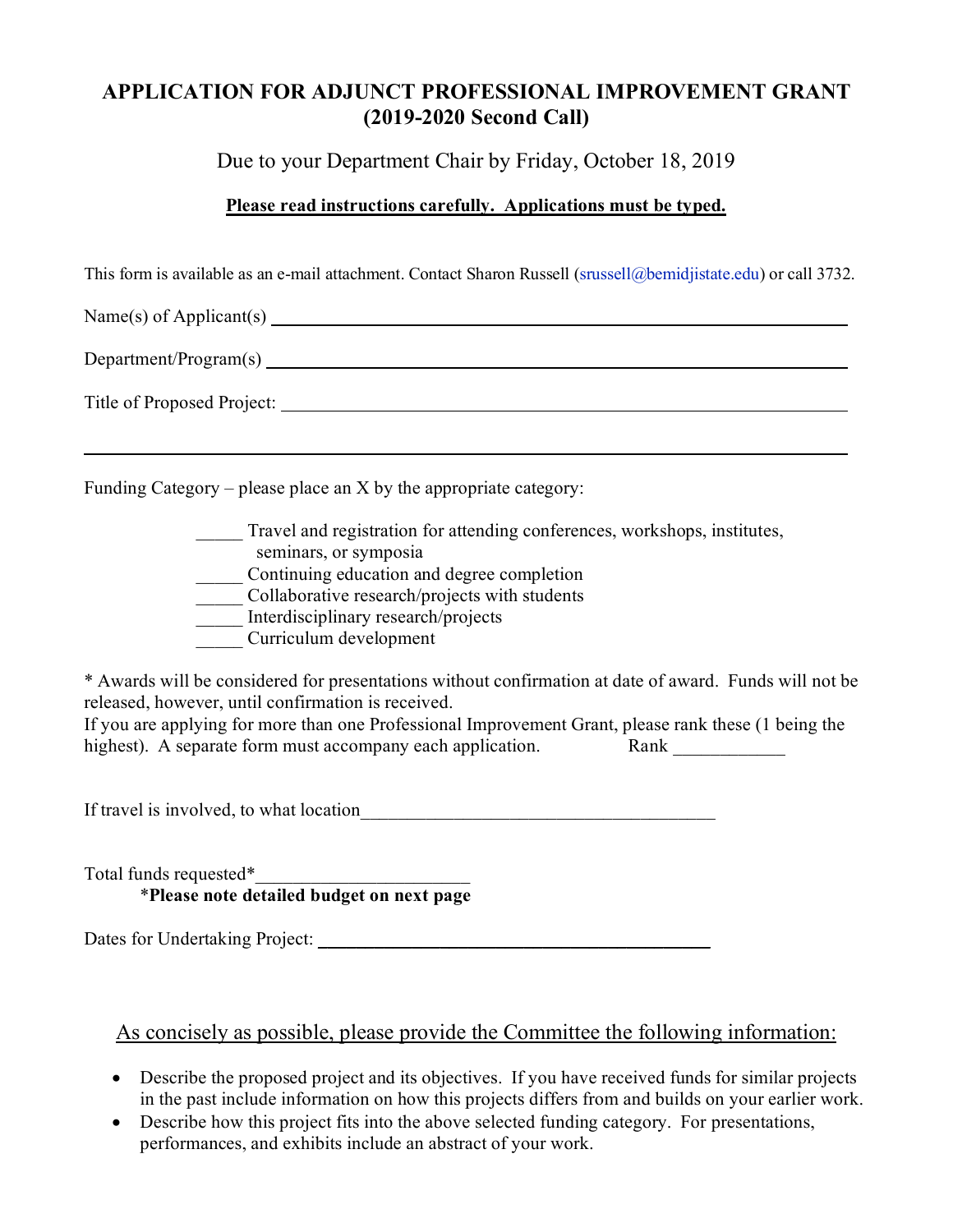- Explain what evidence of professional improvement will result from the proposed project.
- Describe the relationship that exists between the proposed project and the enhancement of student learning at the University and the mission of one or more of the following: University, College, Department, Professional Development Plan.
- Describe any additional considerations that you feel are pertinent to your project.

\*\*\*\*\*\*\*\*\*\*\*\*\*\*\*\*\*\*\*\*\*\*\*\*\*\*\*\*\*\*\*\*\*\*\*\*\*\*\*\*\*\*\*\*\*\*\*\*\*\*\*\*\*\*\*\*\*\*\*\*\*\*\*\*\*\*\*\*\*\*\*\*\*\*\*\*\*\*\*\*\*\*\*\*\*\*\*\*\*\*\*\*\*

**BUDGET BREAKDOWN** (Please be specific; use additional sheet if necessary)

| Purchased Services (e.g., computer time, word processing) |  |
|-----------------------------------------------------------|--|
| Tuition/Program Costs                                     |  |
| Registration fee                                          |  |
| Supplies or Rentals                                       |  |
| Travel:                                                   |  |
| Airfare                                                   |  |
| Lodging                                                   |  |
| Vehicle rental/mileage                                    |  |
| Other Expenses (please be specific)                       |  |
| <b>Total Expenses</b>                                     |  |
| Less estimated support from other sources                 |  |
| other than your IFO funds (state the source)              |  |
| <b>Total Requested</b>                                    |  |

Note: The committee will not fund certain expenses such as relocation expenses, house payments, large equipment purchases, nor compensation for student workers, graduate assistants or the applicant's time.

List previous BSU International Studies and professional improvement funding and title/date of project(s).

Applicant(s) Signature(s) Date Submitted \_\_\_\_\_\_\_\_\_\_\_\_\_\_\_\_\_\_\_

Only one copy of the application is needed. Please submit through your Chair to your Dean or appropriate supervisor.

Department Chair/Supervisor's Comments/Recommendation:

Dean's Comments/Recommendation:

Signature Date

Signature Date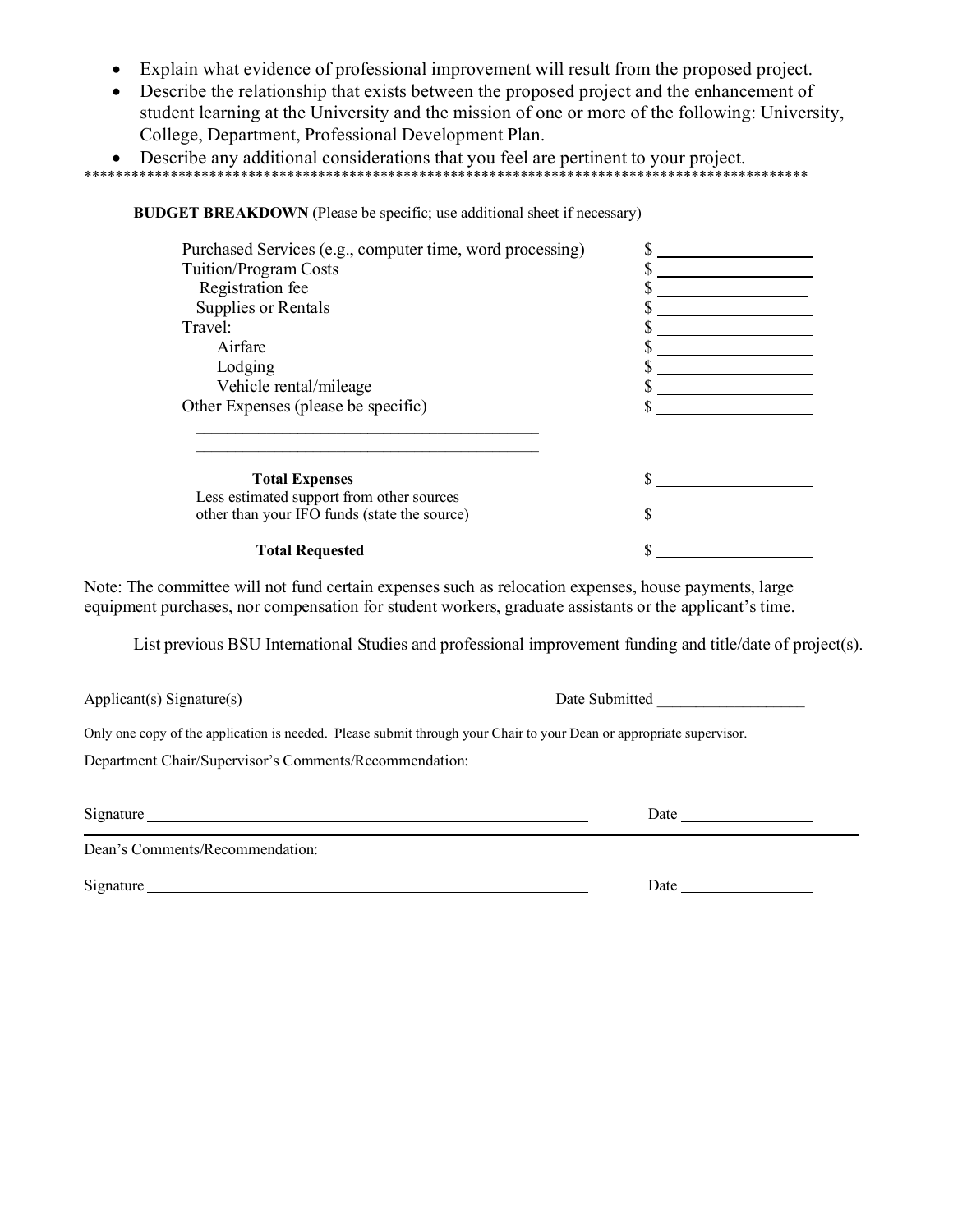## **President's Faculty Mini-Grant Program**

The BSU Faculty Mini-Grant Program for 2019-2020 is sponsored by the Office of the President to support faculty initiatives in the areas of a) student retention; b) new teaching pedagogies and curriculum innovations; c) research and other scholarly and creative endeavors; and d) community collaborations. All faculty members are eligible to apply for mini-grants.

Grants awarded in the fall have a funding period of October 1, 2019-December 31, 2020.

Awards will be made in the amount of \$2,000 or less (\$4,000 for multi-disciplinary projects). Total available dollars for the 2019-2020 year is \$10,000.

These mini-grants are intended to support projects which require funds that exceed amounts normally provided by departmental budgets. Requests for funding of activities completed prior to proposal submission will not be considered. A final report or presentation is expected after project completion.

#### **Mini-Grant Application Process**

Application forms are available on the Center for Professional Development website. Please be sure that all required information is provided. Include an exact budget for each request, without exceeding the maximum specified limits.

#### **Timeline**

| November 1, 2019  | Faculty submit completed forms to appropriate College Dean                                                         |
|-------------------|--------------------------------------------------------------------------------------------------------------------|
| November 8, 2019  | Deans forward applications to Valerie Wallingford, Chair, Professional<br>Improvement and Development Committee    |
| November 20, 2019 | Professional Improvement and Development Committee makes funding<br>recommendations to the Office of the President |
| December 4, 2019  | Faculty are notified as to whether their proposals have been approved or not                                       |

#### **Funding Priorities are:**

- Projects that positively affect student retention, particularly for students of color and American Indian students as we seek to reduce the educational equity gap.
- Projects that create or enhance International/multicultural understanding, civic engagement, and environmental stewardship.
- Faculty student collaborative projects in teaching, research, or service learning.
- Collaborative projects across departments submitted by faculty from different disciplines (\$4,000 maximum per group-sponsored project).
- Proposals that have a significant impact on students, the curriculum, or the community.

Funds will **NOT** be provided for the following:

- Faculty salaries or reassigned time
- Support of graduate students receiving fellowships or assistantships
- Classroom equipment, textbooks, and office supplies.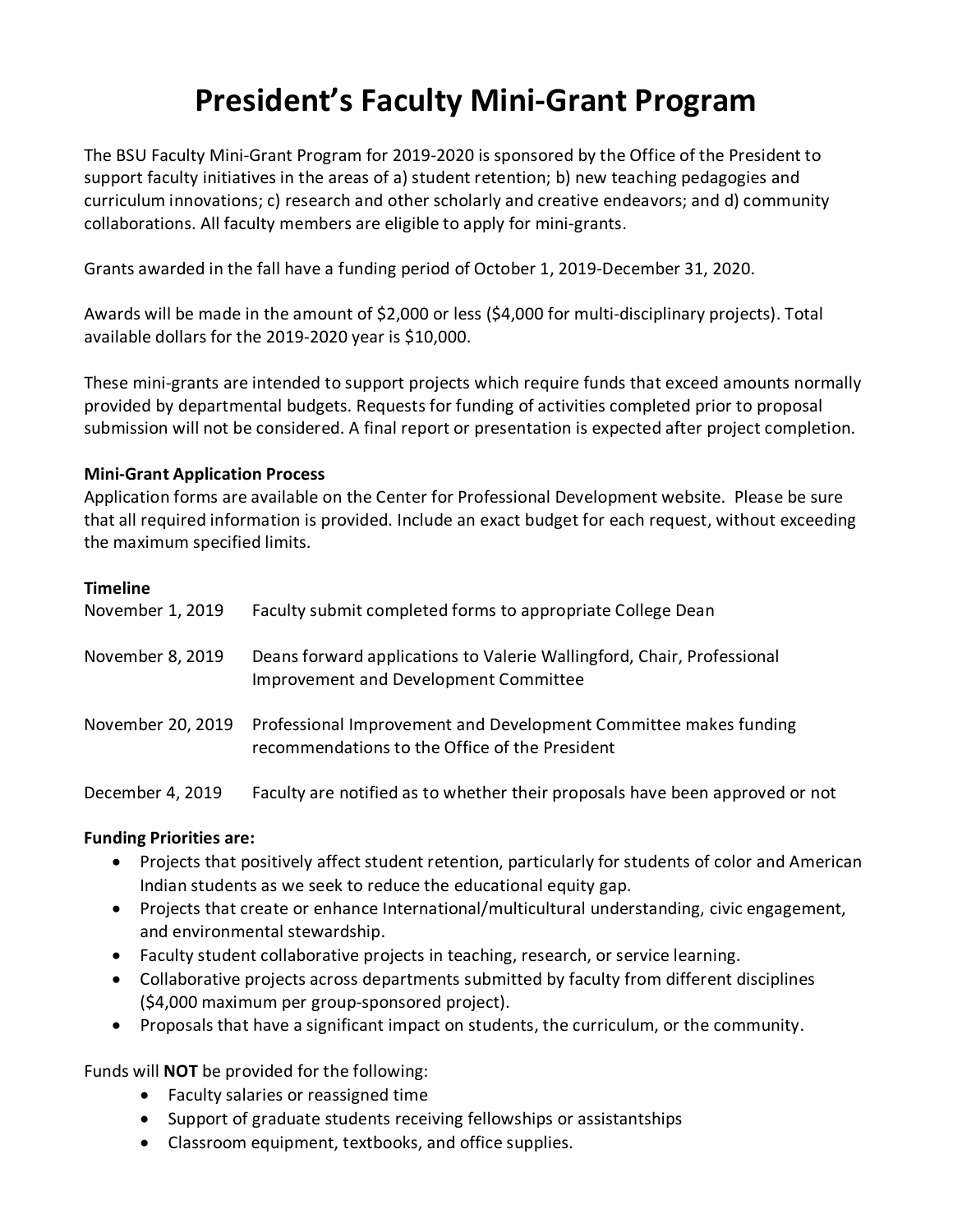## **President's Faculty Mini-Grant Application**

Application Deadline: November 1, 2019

The BSU Faculty Mini-Grant Program supports faculty initiatives in the areas of a) student retention; b) new teaching pedagogies and curriculum innovations; c) research and other scholarly and creative endeavors, and d) community collaborations. Proposals must include completed title page with all required signatures and a project description, plan, timeline, and budget according to the following format.

#### **Proposals should include:**

1. Title page and signatures (see below)

- 2. Project Description stating the:
	- Focus of project (retention, teaching, research, community);
	- Objectives and anticipated outcomes of the project;
	- How this project relates to the funding priorities such as impact on the students, university, and/or community.

3. Implementation Plan and Timeline listing activities required to accomplish objectives and the responsible people.

4. Budget: List exact amounts required for each category of expense. A budget justification that accompanies the itemized list of project expenses should explain the costs so that a reviewer can see how the expenditure relates to accomplishing project objectives. The budget justification should explain, for example, purpose and location of travel, duties of student assistants, precise types and cost of equipment and supplies.

5. Letter(s) of Support: If the proposed project includes the cooperation of an organization or department outside the applicant's department, provide a letter of support from their representative indicating their willingness to participate in the project.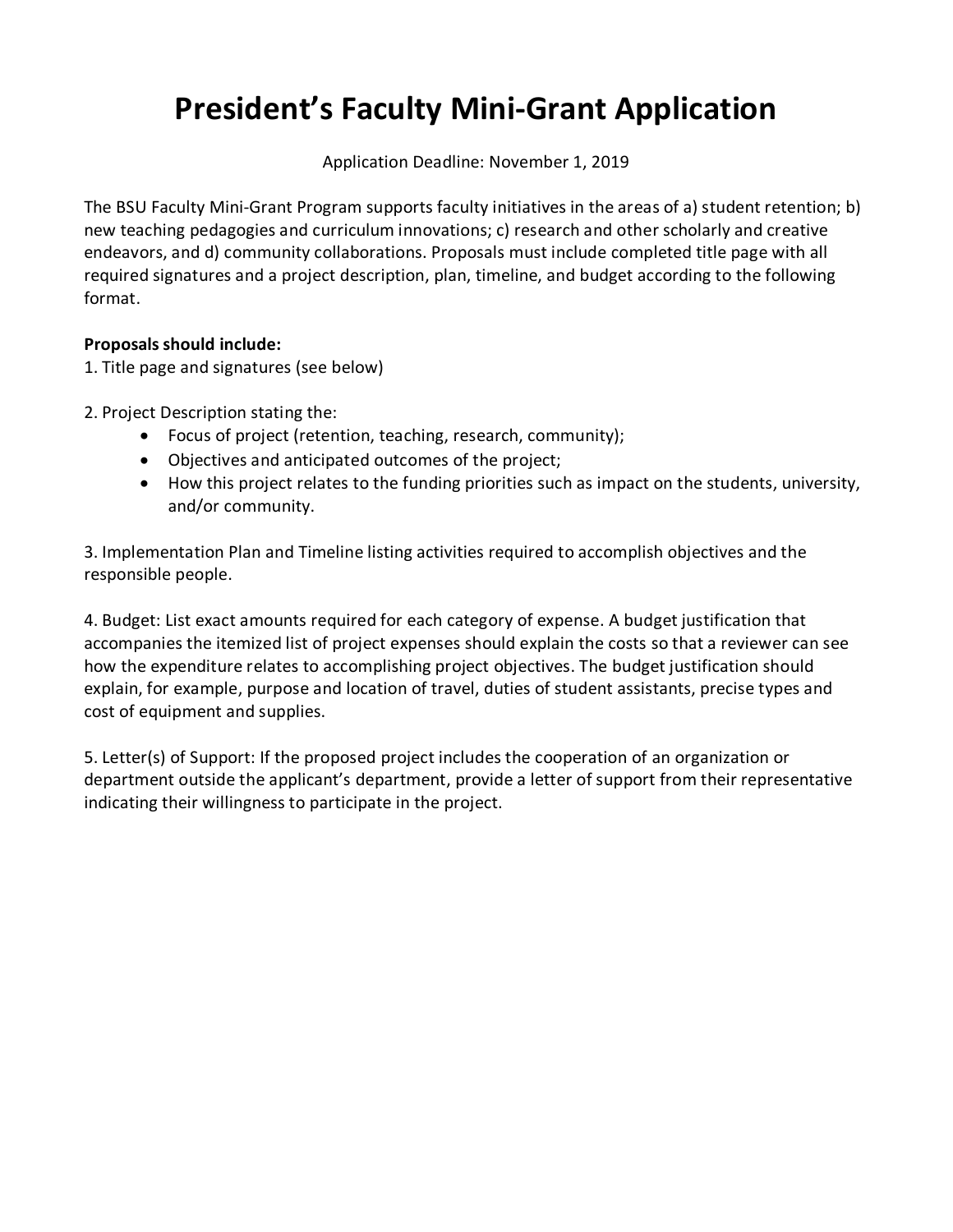### **[Title Page]**

**2019-2020 President's Faculty Mini-Grant** 

|                                                                  | Amount Requested: \$                                                                                                                                                                                                                   |
|------------------------------------------------------------------|----------------------------------------------------------------------------------------------------------------------------------------------------------------------------------------------------------------------------------------|
| Person(s) Responsible for Project:                               |                                                                                                                                                                                                                                        |
|                                                                  |                                                                                                                                                                                                                                        |
|                                                                  |                                                                                                                                                                                                                                        |
|                                                                  |                                                                                                                                                                                                                                        |
|                                                                  |                                                                                                                                                                                                                                        |
|                                                                  |                                                                                                                                                                                                                                        |
| proposal is approved.                                            | Applicant: By signing this application, you certify to the best of your knowledge that the information contained in<br>this application is true and correct and that you will comply with the assurances required of applicants if the |
|                                                                  |                                                                                                                                                                                                                                        |
|                                                                  |                                                                                                                                                                                                                                        |
|                                                                  | <b>Chair:</b> By signing this application, you certify that you have read and approve the contents.                                                                                                                                    |
|                                                                  |                                                                                                                                                                                                                                        |
|                                                                  | Date: _______________________                                                                                                                                                                                                          |
|                                                                  | <b>Dean:</b> By signing this application, you certify that you have read and approve the contents.                                                                                                                                     |
|                                                                  |                                                                                                                                                                                                                                        |
| Signature:                                                       | Date:                                                                                                                                                                                                                                  |
|                                                                  | Applications should be forwarded to Valerie Wallingford, Chair, Professional Improvement and<br>Development Committee (Memorial Hall Box #30) by November 8, 2019.                                                                     |
|                                                                  |                                                                                                                                                                                                                                        |
| For Use by the Professional Improvement & Development Committee: |                                                                                                                                                                                                                                        |
|                                                                  |                                                                                                                                                                                                                                        |
|                                                                  |                                                                                                                                                                                                                                        |
|                                                                  |                                                                                                                                                                                                                                        |
|                                                                  |                                                                                                                                                                                                                                        |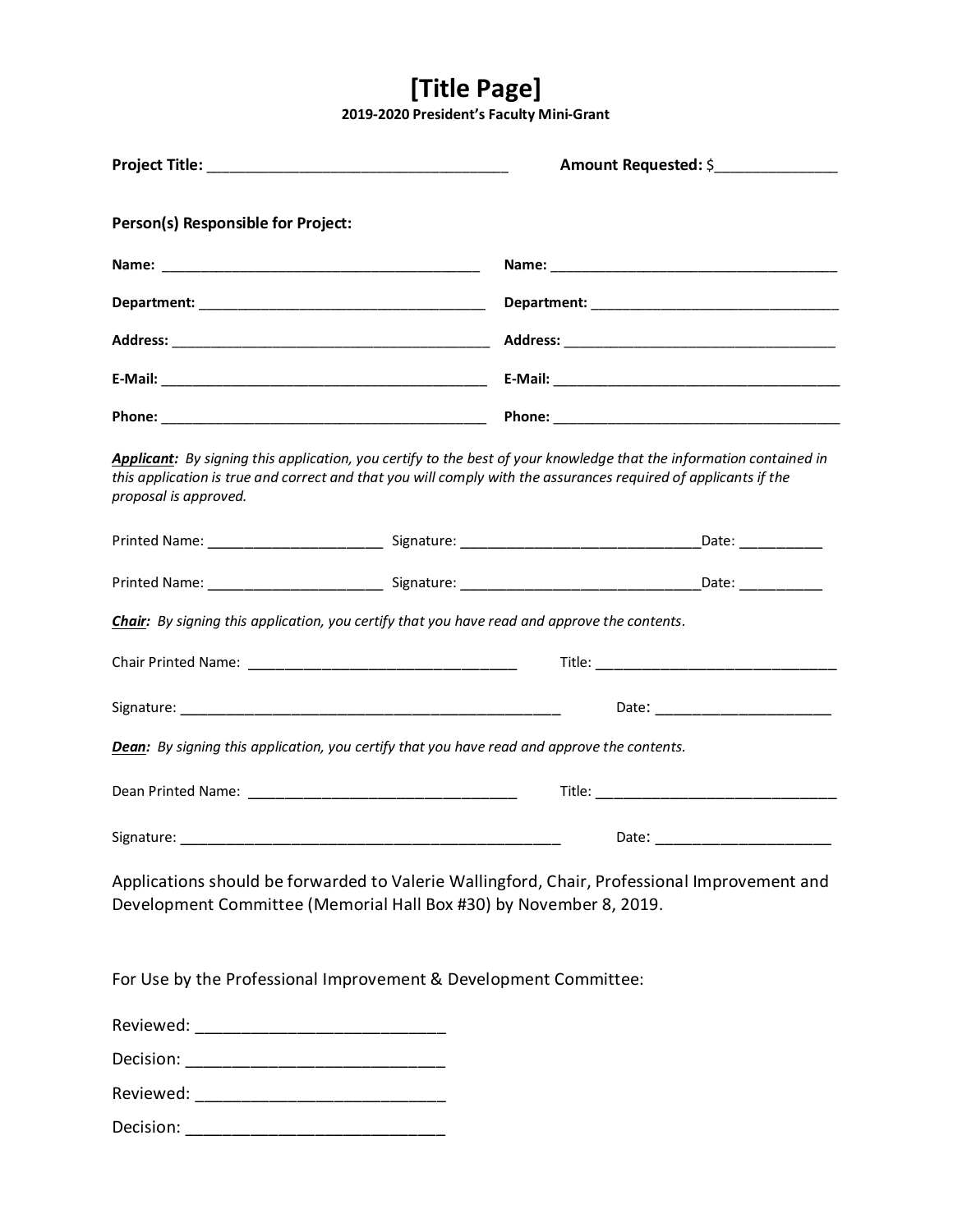# **New Faculty Scholarship and Innovation Fund**

### **New Faculty Scholarship and Innovation Fund**

Scholarship and innovation is highly valued at Bemidji State University. The office of Academic Affairs and the Center for Professional Development want to assist BSU faculty in their efforts to secure funding for individual or group research, pursue innovative approaches to teaching and learning, and to pursue external funding that benefits BSU students, BSU faculty, and residents of northern Minnesota. The **New Faculty Scholarship and Innovation Fund (NFSIF)** has been designed to help new full-time faculty members accelerate individual scholarship, assist in building a sustainable research program, and pursue innovative initiatives that benefit BSU students or residents of northern Minnesota. It is our hope that new faculty members will view this program as an excellent opportunity to jump-start their scholarly efforts soon after their arrival on campus.

Full details of the NFSIF program are outlined below. A crucial aspect to the success of this program is mentoring. Each new faculty member who receives funding from this program should work with his/her faculty mentor. The mentor will guide the new faculty member in developing his/her scholarly program and assist in planning and preparing her/his proposal. Ideally, mentors will be members of the faculty in a related research area with experience and success in obtaining external funding and support.

#### **Program Implementation**

**Eligibility:** To be eligible, individuals must be in their first 3 years as a full-time probationary or fixed term faculty member at Bemidji State University, untenured, and have completed the terminal degree in their field. Requests for exceptions to these requirements should be submitted in writing by the faculty member's dean or department chair.

#### **Contact**

- **Allen Bedford**
- *Associate Vice-President for Academic Affairs*
- (218) 755-2016
- [allen.bedford@bemidjistate.edu](mailto:allen.bedford@bemidjistate.edu)

**Application Deadline:** Eligible applicants have three years from their date of hire to apply for NFSIF funds. Applications are due by **November 1, 2019**.

#### **Maximum award \$5,000**

**Goals**: To help new faculty member's build a sustainable program of scholarship, creative activity, pursuit of innovation, and/or research. The proposal may indicate a specific external funding opportunity or possible sponsors for the future.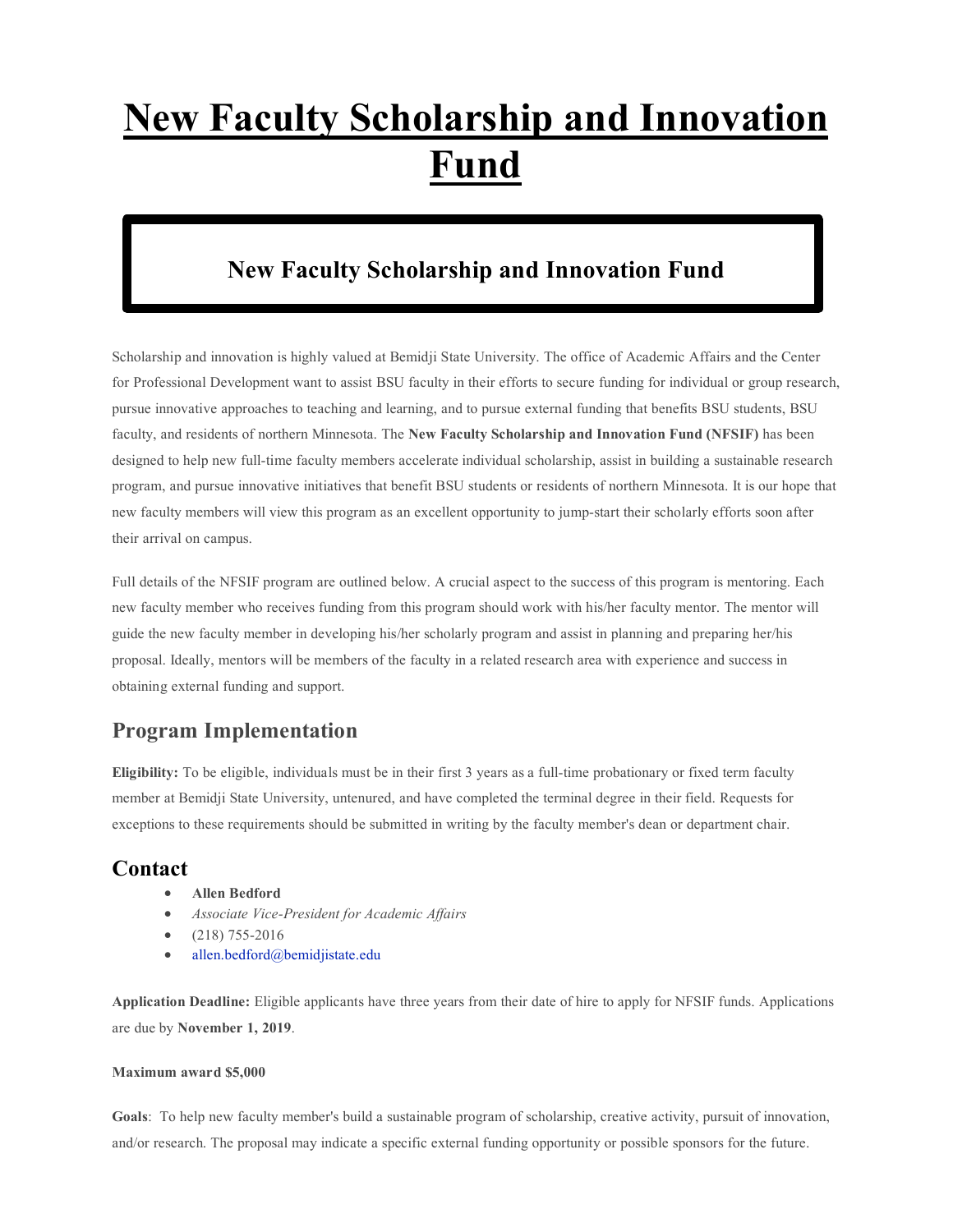**Procedures.** The faculty member sends to Allen Bedford, Associate Vice-President for Academic Affairs, a completed NFSIF application containing one copy of the following (please use attached template):

- A cover page containing the names of the principal investigator and the faculty mentor.
- A half page abstract of the project that will be completed with the NFSIF award and how these funds will be used to build a program of scholarship, creative activity, innovation and research. If appropriate, indicate how external funds will be leveraged with this award.
- A budget page detailing proposed expenditures for the NFSIF award. Spending may be split over two fiscal years.
- A one-page description of the background and methods (research plan) to be followed in the project proposed for the NFSIF award.
- Compliance form and necessary approvals.
- Curriculum vitae for the Principal Investigator and faculty mentor.
- A letter of support from applicant's faculty mentor outlining his/her commitment to and endorsement of the applicant's project and research goals.
- Include a copy of proposals already submitted, or discuss the prospects and potential sponsors for external funding.

Awards are managed by Academic Affairs with review and recommendation for funding from faculty from the Professional Development Committee and the Center for Professional Development. The NFSIF program is a Bemidji State University-funded award, rather than a corporate/federal grant and, as such, expenditures must follow state guidelines.

Funds may be used for supplies, equipment, conference attendance, travel and salary for graduate and undergraduate student assistants. It is not necessary or appropriate to routinely apply for the maximum award size; make a case for what you need. Expenditures must comply with university and state rules and procedures.

**Awardee Obligations:** New faculty who receive an award must spend the funds within 24 months of award notification. Any funds not spent during the fiscal year when awarded will require a request for carry-forward to be submitted to Academic Affairs. At the end of the award period, the faculty member must submit a report to Academic Affairs describing implementation of the project and the influence it had on his/her research program. All faculty receiving NFSIF funds will present their research/project in some venue on campus.

#### **Criteria for awarding grants:**

- Clear demonstration of the connection between the award and a plan for future scholarly activity.
- Research plan is well thought out and demonstrates a strong likelihood of success.
- Potential for current or future funding from external sources.
- Any institutional compliance (e.g. human subjects) requirements have been met.
- Strong support for the project from a mentor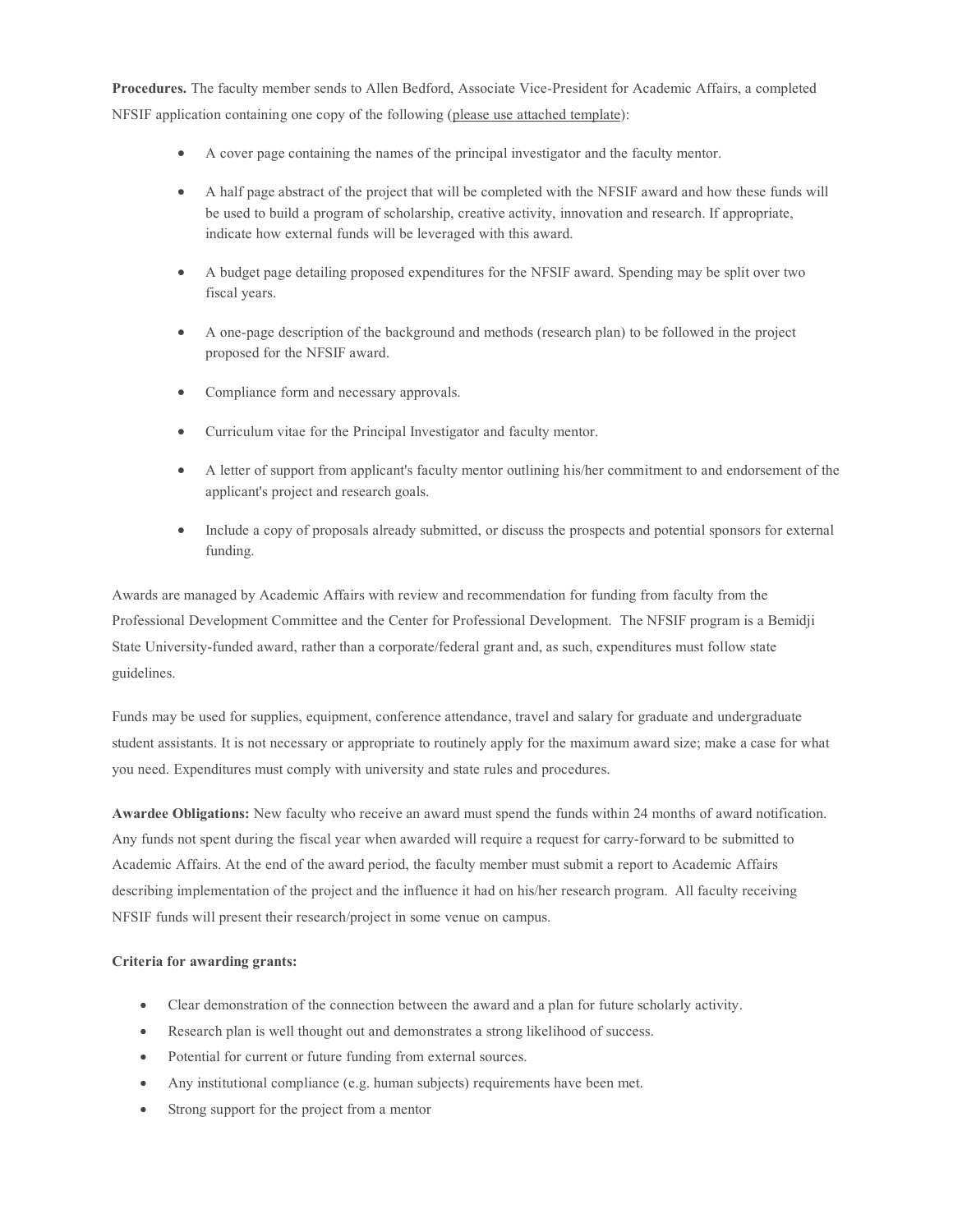If you feel that there is a barrier to submitting a proposal, please contact the Provost and Vice-President for Academic Affairs. The NFSIF exists for your benefit, and we will fund as many qualified projects as possible.

**Submissions**: Completed application materials may be sent in hard copy by campus mail to: Office of Academic Affairs, Deputy Hall; or in electronic form to [abedford@bemidjistate.edu.](mailto:abedford@bemidjistate.edu)

#### **Cover Sheet: New Faculty Scholarship and Innovation Fund**

| Name: Name:                                                                                                                                                                                                                         | Academic Rank: Name of Academic Ranks and Academic Ranks and Academic Ranks and Academic Ranks and Academic Ranks and Academic Ranks and Academic Ranks and Academic Ranks and Academic Ranks and Academic Ranks and Academic |  |
|-------------------------------------------------------------------------------------------------------------------------------------------------------------------------------------------------------------------------------------|-------------------------------------------------------------------------------------------------------------------------------------------------------------------------------------------------------------------------------|--|
| Email: Hire Date: Hire Date:                                                                                                                                                                                                        |                                                                                                                                                                                                                               |  |
| Department: Chairperson: Chairperson:                                                                                                                                                                                               |                                                                                                                                                                                                                               |  |
| Department Address: Phone: Phone:                                                                                                                                                                                                   |                                                                                                                                                                                                                               |  |
| Title of New Faculty Research Project:                                                                                                                                                                                              |                                                                                                                                                                                                                               |  |
| Title of External Proposal(s), if any:                                                                                                                                                                                              |                                                                                                                                                                                                                               |  |
| External Agency for Proposal(s): Note that the set of the set of the set of the set of the set of the set of the set of the set of the set of the set of the set of the set of the set of the set of the set of the set of the      |                                                                                                                                                                                                                               |  |
|                                                                                                                                                                                                                                     |                                                                                                                                                                                                                               |  |
| Matching funds (optional): \$                                                                                                                                                                                                       |                                                                                                                                                                                                                               |  |
| Source of Matching Funds: <u>contract the contract of Matching Funds:</u>                                                                                                                                                           |                                                                                                                                                                                                                               |  |
|                                                                                                                                                                                                                                     |                                                                                                                                                                                                                               |  |
| <b>Faculty Mentor:</b> The Contract of the Contract of the Contract of the Contract of the Contract of the Contract of the Contract of the Contract of the Contract of the Contract of the Contract of the Contract of the Contract |                                                                                                                                                                                                                               |  |
| <b>Funds Requested from New Faculty Program: \$</b>                                                                                                                                                                                 |                                                                                                                                                                                                                               |  |
| <b>Signature of Principal Investigator</b>                                                                                                                                                                                          |                                                                                                                                                                                                                               |  |
|                                                                                                                                                                                                                                     |                                                                                                                                                                                                                               |  |
| <b>Signature of Departmental Chair</b>                                                                                                                                                                                              |                                                                                                                                                                                                                               |  |

**Please submit one copy of the following items: this cover sheet, a half page abstract, budget page, description of research program and funding opportunities, compliance form and necessary**